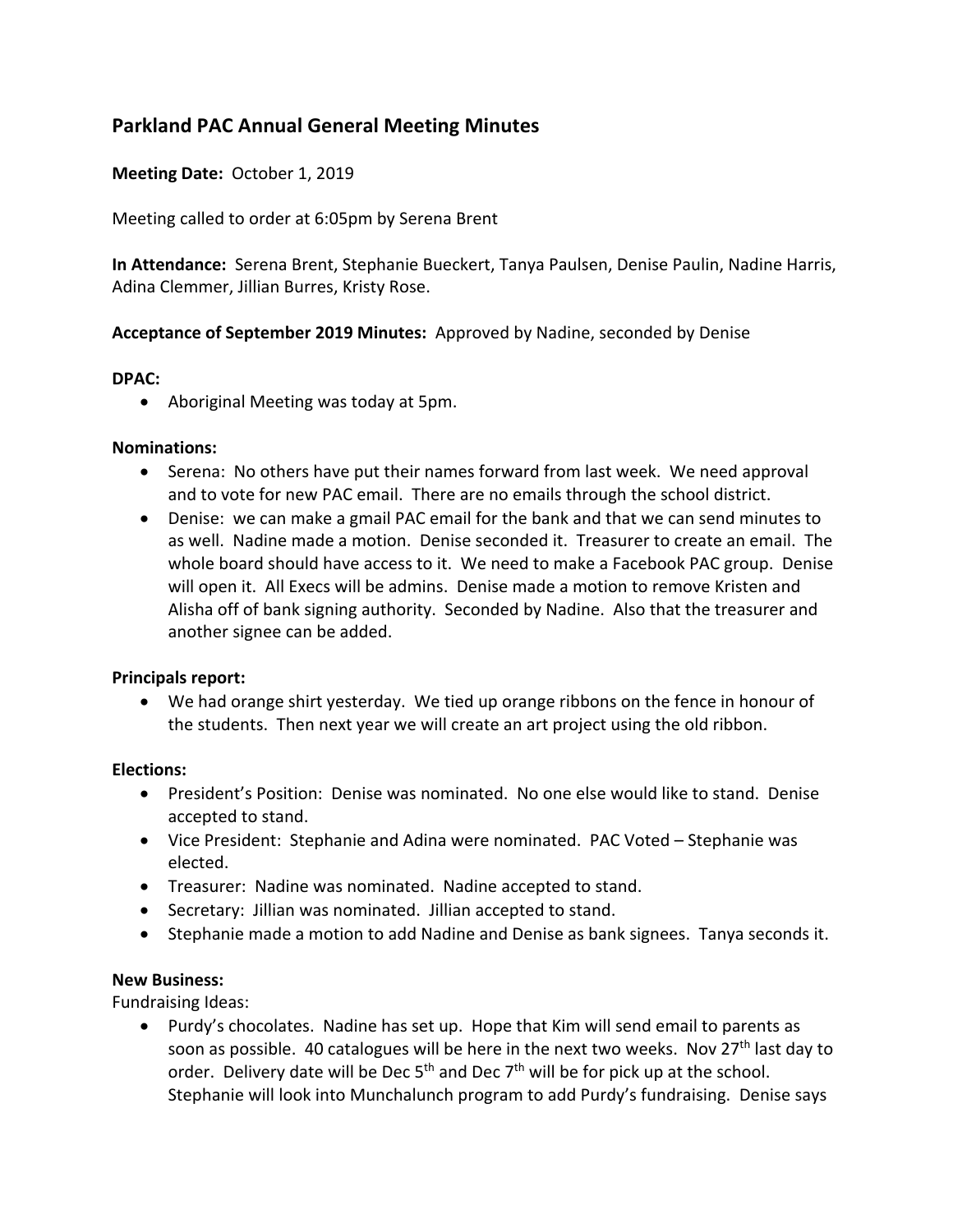just to use Purdy's link instead of the Munchalunch. Put extra catalogues in strongstart room.

- Serena: fundraiser for vegetable boxes. Brought in a flyer for us to look into. Minimum 40 bundles. Deadline is in November. Maybe bring up in June for the next school year.
- Jill: Card fundraiser where kids draw a picture and send it to www.artcardsbykids.com. Parents can then purchase cards with their child's picture on it.
- Denise: Ms. Mclellan was selling bulbs. Maybe we can set that up. I can talk to her. Maybe we should do a spring run at that. Nadine says her flowers are amazing. Start that up after Christmas for spring. Maybe we could get Norberts hanging flower baskets for mother's day. Denise makes a motion for fundraising for Norberts and bulbs.
- Nadine: Would like new basketballs. Volleyballs have been donated by Nadine. Equipment has been pretty run down.
- Denise: Splash Mountain will be donating a pump and 3 more volleyballs. Fundraising can be for movie nights with concession. Would like to invite Clarise for kids and parents yoga night. Also, snow shoe and cross country ski night, paint night, gingerbread house night, year end picnic, year end presents, busing, Gwillim, spaghetti night for kids to serve the parents, carnival? We could borrow cotton candy machine. Jocelyn and Doug have a lot of games. Will make a committee after Christmas.
- Kristy: Gwillim is fully booked. We're on a waiting list.
- Denise: Barkerville instead? Maybe just for the 6 and 7s.
- Stephanie: Fundraising for grade 7 grads.
- Serena: The PAC has paid for all the sweaters and annuals over the last few years.
- Nadine: Christmas? Are we doing desserts and tea like last year?
- Stephanie: It came down to food safe. That's why we decided to just go with desserts.
- Denise: Would like to see the sleigh rides back. Will phone them.
- Stephanie: last year was decided not to do a big concert because of the time it takes out of learning. Maybe a dance, concert and crafts rotating yearly.
- Kristy: December 19<sup>th</sup> tentative date for Christmas concert. We have a staff meeting next week and will discuss with staff.
- Stephanie: Dawson creek fair buying land. They're hoping they can flood a couple rinks for skating and bring santa the last week of school and they'll invite some schools for field trips.
- Kristy: The Kenn Borek swimming pool can't do swim lessons this year. They don't have enough lifeguards. We can take a couple swim days with parent volunteers.
- Tanya: I'd really like to see Barkerville happen. Gwillim was such a disappointment last year. They need something.
- Kristy: You need a staff member to go on the trip with them. I could go with them. I would need to find someone to cover my class though.
- Nadine: Last year we had a lack of male volunteers to be with the male students. Need to get a lot of ducks in a row.
- Denise: Probably just the grade 6 and 7s to go to Barkerville. It's a large group of 16 students.
- Kristy: Usually each class gets a field trip. I was thinking the Bennet Dam.